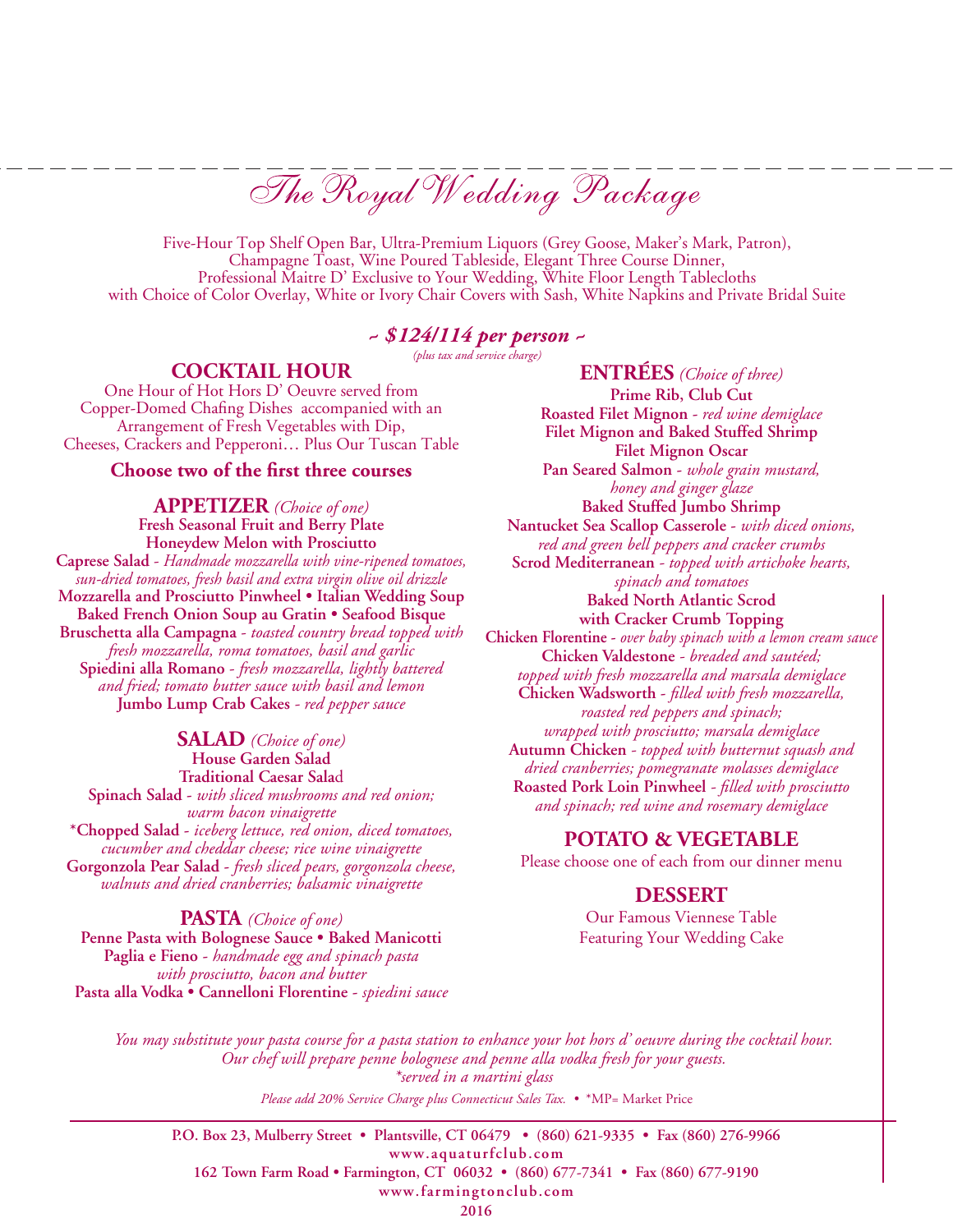Five-Hour Top Shelf Open Bar, Champagne Toast, Wine Poured Tableside, Elegant Four Course Dinner, Professional Maitre D' Exclusive to Your Wedding, White Floor Length Tablecloths with Choice of Color Overlay, White or Ivory Chair Covers with Sash, White Napkins and Private Bridal Suite

# *~ \$108/98 per person ~*

### **Cocktail** *(plus tax and service charge)* **Hour**

# **EntréeS**

*(Choice of three)* **Prime Rib, Club Cut**

**Roasted Filet Mignon -** *red wine demiglace* **Pan Seared Salmon -** *whole grain mustard,* 

One Hour of Hot Hors D' Oeuvre served from Copper-Domed Chafing Dishes accompanied with an Arrangement of Fresh Vegetables with Dip, Cheeses, Crackers and Pepperoni.

#### **Choose two of the first three courses**

#### **APPETizer**

*(Choice of one)* **Fresh Seasonal Fruit and Berry Plate Honeydew Melon with Prosciutto Baked French Onion Soup au Gratin Italian Wedding Soup • Minestrone Soup Chilled Peach Soup Mozzarella and Prosciutto Pinwheel**

#### **Salad**

*(Choice of one)* **House Garden Salad -** *choice of house creamy Italian or balsamic vinaigrette* **Fresh Field Green Salad -** *plum tomatoes, fresh mozzarella, almonds and raspberry vinaigrette dressing*

## **PASTA**

*(Choice of one)* **Penne Pasta with Bolognese Sauce Penne alla Vodka Cavatelli with Broccoli and Garlic Baked Manicotti**

*honey and ginger glaze* **Baked Stuffed Jumbo Shrimp Nantucket Sea Scallop Casserole -** *with diced onions, red and green bell peppers and cracker crumbs* **Scrod Mediterranean** *- topped with artichoke hearts, spinach and tomatoes* **Baked North Atlantic Scrod with Cracker Crumb Topping Chicken Florentine -** *over baby spinach with a lemon cream sauce* **Chicken Valdestone** *- breaded and sautéed; topped with fresh mozzarella and marsala demiglace* **Chicken Wadsworth -** *filled with fresh mozzarella, roasted red peppers and spinach; wrapped with prosciutto; marsala demiglace* **Autumn Chicken** *- topped with butternut squash and dried cranberries; pomegranate molasses demiglace* **Roasted Pork Loin Pinwheel** *- filled with prosciutto and spinach; red wine and rosemary demiglace*

## **POTATO & VEGETABLE**

Please choose one of each from our dinner menu

## **Dessert**

Your Wedding Cake accompanied with Buck's French Vanilla Ice Cream with choice of topping: Hot Fudge • Seasonal Strawberries • Melba Sauce Hot Apple Topping • Pecan Caramel Sauce

**To Add Ultra Premium Liquors** (Grey Goose, Maker's Mark, Patron) **- \$2.00 per person To Add Viennese Table - \$12.00 per person (without dessert course); \$14.00 per person (with dessert course)**

*You may substitute your pasta course for a pasta station to enhance your hot hors d' oeuvre during the cocktail hour. Our chef will prepare penne bolognese and penne alla vodka fresh for your guests.*

*Please add 20% Service Charge plus Connecticut Sales Tax. •* \*MP= Market Price

**P.O. Box 23, Mulberry Street • Plantsville, CT 06479 • (860) 621-9335 • Fax (860) 276-9966 www.aquaturfclub.com 162 Town Farm Road • Farmington, CT 06032 • (860) 677-7341 • Fax (860) 677-9190 www.farmingtonclub.com**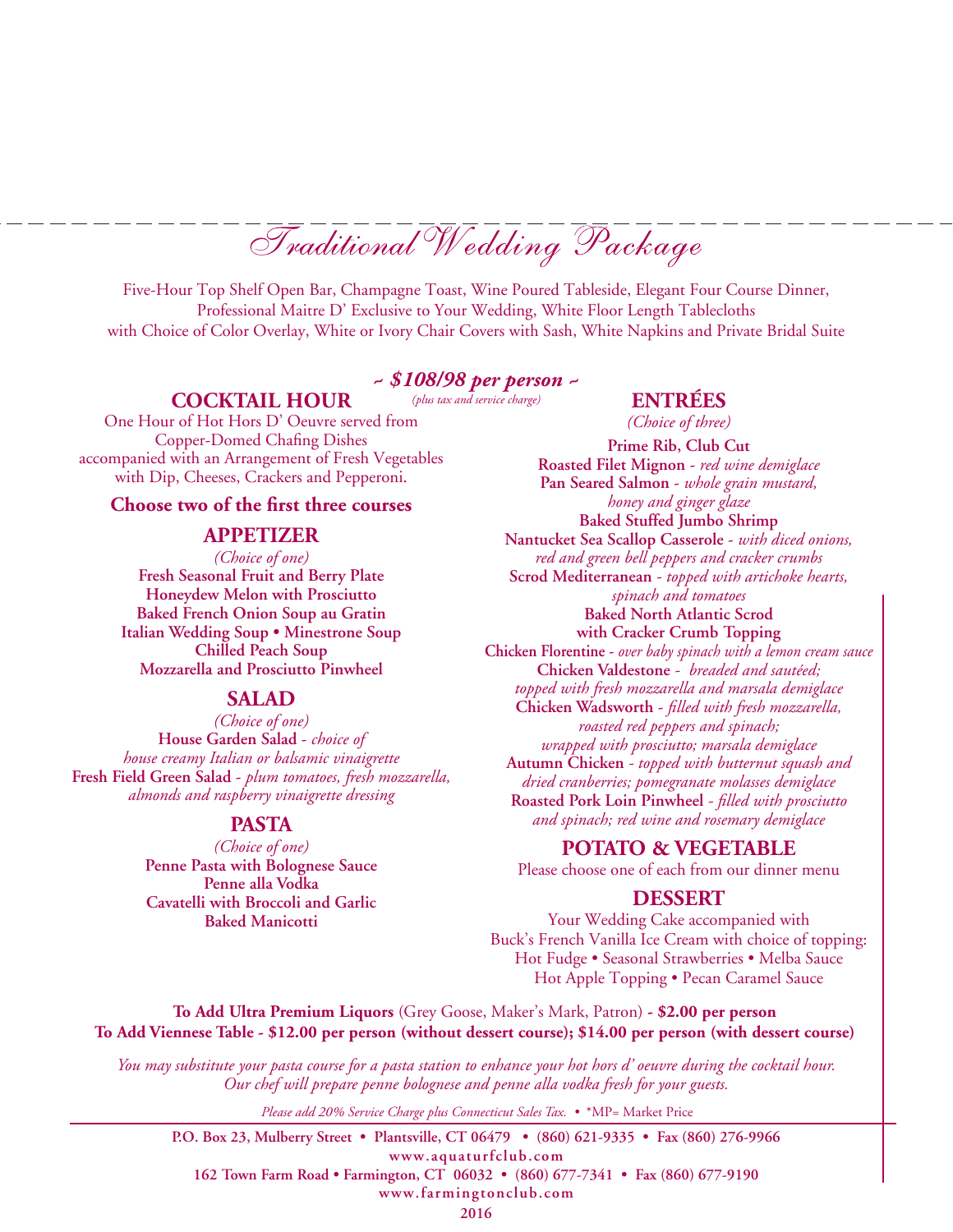Classic Wedding Package

Five-Hour Top Shelf Open Bar, Champagne Toast, Wine Poured Tableside, Elegant Four Course Dinner, Professional Maitre D' Exclusive to your Wedding, White Floor Length Tablecloths with Choice of Color Overlay, White Napkins and Private Bridal Suite

## *~ \$94/84 per person ~*

*(plus tax and service charge)*

## **COCKTAIL HOUR**

Variety of Imported & Domestic Cheeses, Crisp Raw Vegetables with Dip, Crackers and Pepperoni

#### **Choose two of the first three courses**

#### **APPETizer**

*(Choice of one)* **Fresh Seasonal Fruit and Berry Plate Baked French Onion Soup au Gratin Italian Wedding Soup Minestrone Soup Chilled Strawberry Soup Caprese Salad** - *Handmade mozzarella with vine-ripened tomatoes, sun-dried tomatoes, fresh basil and extra virgin olive oil drizzle*

## **Salad**

*(Choice of one)* **House Garden Salad** *- choice of house creamy Italian or balsamic vinaigrette* **Fresh Field Green Salad -** *plum tomatoes, fresh mozzarella, almonds and raspberry vinaigrette dressing* **Traditional Caesar Sala**d

## **Pasta**

*(Choice of one)* **Penne Pasta with Bolognese Sauce Penne alla Vodka**

## **Entrées**

*(Choice of three)*

**Prime Rib, Club Cut Baked Stuffed Jumbo Shrimp**

**Pan Seared Salmon** - *whole grain mustard, honey and ginger glaze*

**Nantucket Sea Scallop Casserole -** *with diced onions, red and green bell peppers and cracker crumbs*

**Baked North Atlantic Scrod with Cracker Crumb Topping**

**Chicken á la Kathryn -** *lightly breaded baked chicken breast with a white wine sauce*

**Chicken Florentine -** *over baby spinach with a lemon cream sauce*  **Chicken Valdestone -** *breaded and sautéed; topped with fresh mozzarella and marsala demiglace* **Roast Pork Loin Pinwheel -** *filled with prosciutto* 

*and spinach; red wine and rosemary demiglace* 

#### **POTATO & VEGETABLE**

Please choose one of each from our dinner menu

#### **Dessert**

Your Wedding Cake accompanied with Buck's French Vanilla Ice Cream with choice of topping: Hot Fudge • Seasonal Strawberries • Melba Sauce Hot Apple Topping • Pecan Caramel Sauce

**To Add Ultra Premium Liquors** (Grey Goose, Maker's Mark, Patron)**-\$2.00 per person To Add Hot Hors d'oeuvre - \$5.50 per person**

**To Add Viennese Table - \$12.00 per person (without dessert course); \$14.00 per person (with dessert course)**

*Please add 20% Service Charge plus Connecticut Sales Tax. •* \*MP= Market Price *You may substitute your pasta course for a pasta station to enhance your hot hors d' oeuvre during the cocktail hour. Our chef will prepare penne bolognese and penne alla vodka fresh for your guests.*

**P.O. Box 23, Mulberry Street • Plantsville, CT 06479 • (860) 621-9335 • Fax (860) 276-9966 www.aquaturfclub.com 162 Town Farm Road • Farmington, CT 06032 • (860) 677-7341 • Fax (860) 677-9190 www.farmingtonclub.com**

**2016**